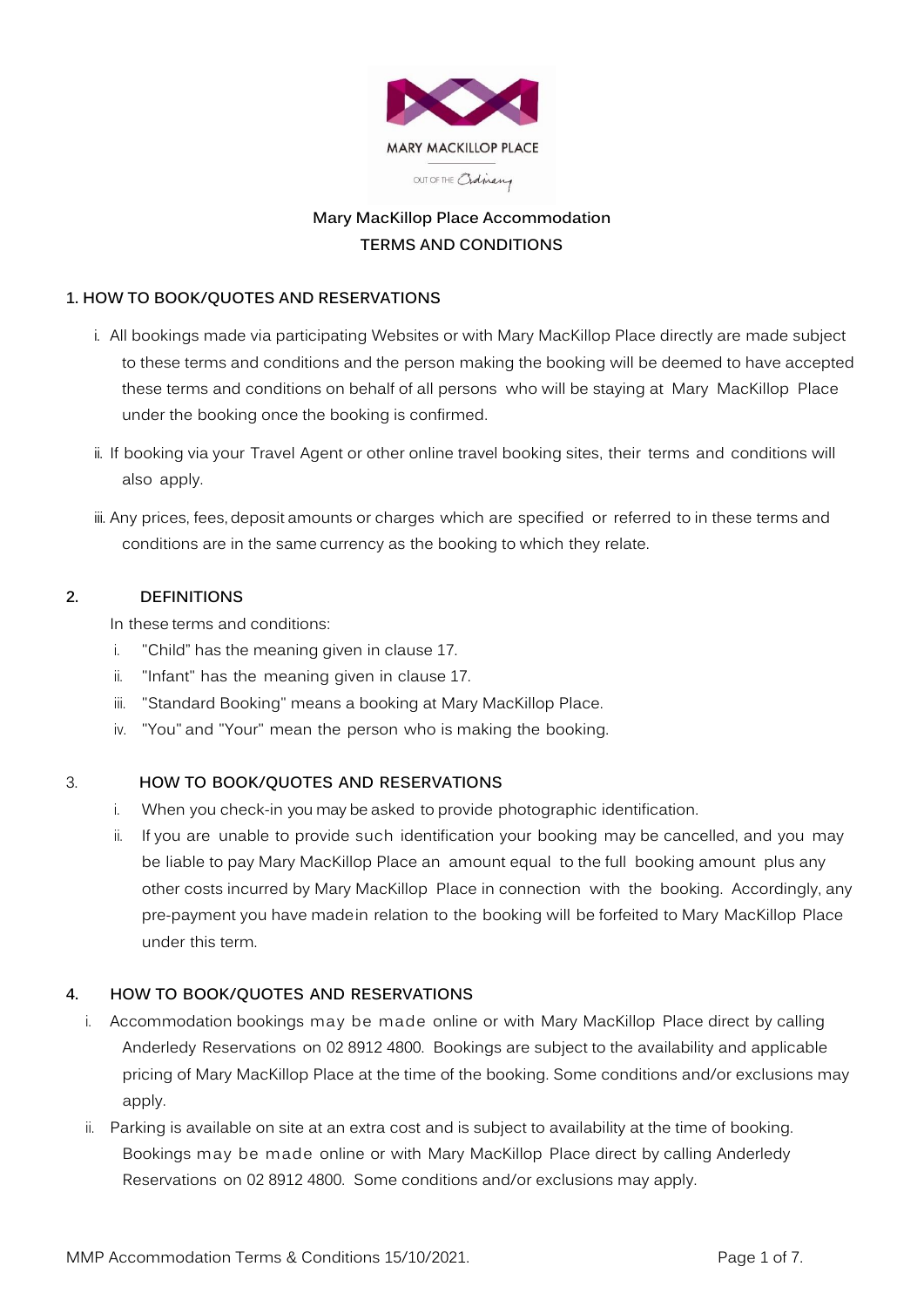- iii. Any confirmed price is subject to change if:
	- there is a change in or imposition of a government charge, tax or levy which entitles or necessitates Mary MacKillop Place changing the price of your booking.
	- any details relating to your booking are amended, for example your dates of stay, your room type or thenumber of persons staying under your booking, in which case clause 8 will apply.
	- any dispute should be referred to Mary MacKillop Place Management in writing within 14 days.

### **5. PAYMENT AND DEPOSITS**

- i. Payments may be made by Visa, Mastercard, American Express and Direct Deposits.
- ii. Payments may be made using a valid Gift Voucher issued by Mary MacKillop Place.
- iii. Full payment for accommodation and parking is required in full at the time of check-in.
- iv. Unauthorised parking may result in your vehicle being removed at your own cost.
- v. Parking beyond the allocated timeslot will incur additional charge.
- vi. If any deposit or final payment is not received by the due date, Mary MacKillop Place reserves the right to cancel the booking and any monies paid by you in relation to your booking will be forfeited to Mary MacKillop Place.
- vii. For bookings made with online travel agents, full payment is processed within 24hours prior to accommodation check in.
- viii. For Standard Bookings, you must provide a credit card pre-authorisation at the time of booking.
- ix. The pre-authorised amount is set aside by the card issuer for a period of up to 14 days from the date of pre-authorisation and it will affect your available funds balance or spending limit. For more information on this practice please contact your card issuer.
- x. The credit card authorisation may be used to cover incidental items including but not limited to cancelation fees, parking, security bond or deposit, any damage incurred during your stay or cleaning charges in excess of the normal level of cleaning. It may be used after your departure.
- xi. In the absence of a credit card, you may be required to provide a cash security deposit.
- xii. Once final payment of your booking has been made, confirmation will be sent to you via email.

#### **6. RATES AND CHARGES**

- i. The currency [\$AUD] applicable to any quoted rates will be specified with the quoted rate. All quoted rates are subject to change at any time until full payment is received.
- ii. Quoted rates are inclusive of all compulsory government or regulatory charges and taxes (for example GST) where applicable.
- iii. Unless otherwise stated, quoted rates only include accommodation and breakfast.
- iv. Some rates which are quoted are valid only for a minimum number of nights and if the number of nights included in your booking changes the rate may also change.
- v. For information on rates for Children, Infants, and extra persons, please refer to clause 17.
- vi. Parking is available on site at an extra cost and is subject to availability. Daily charges will apply in line with the check in and check out times.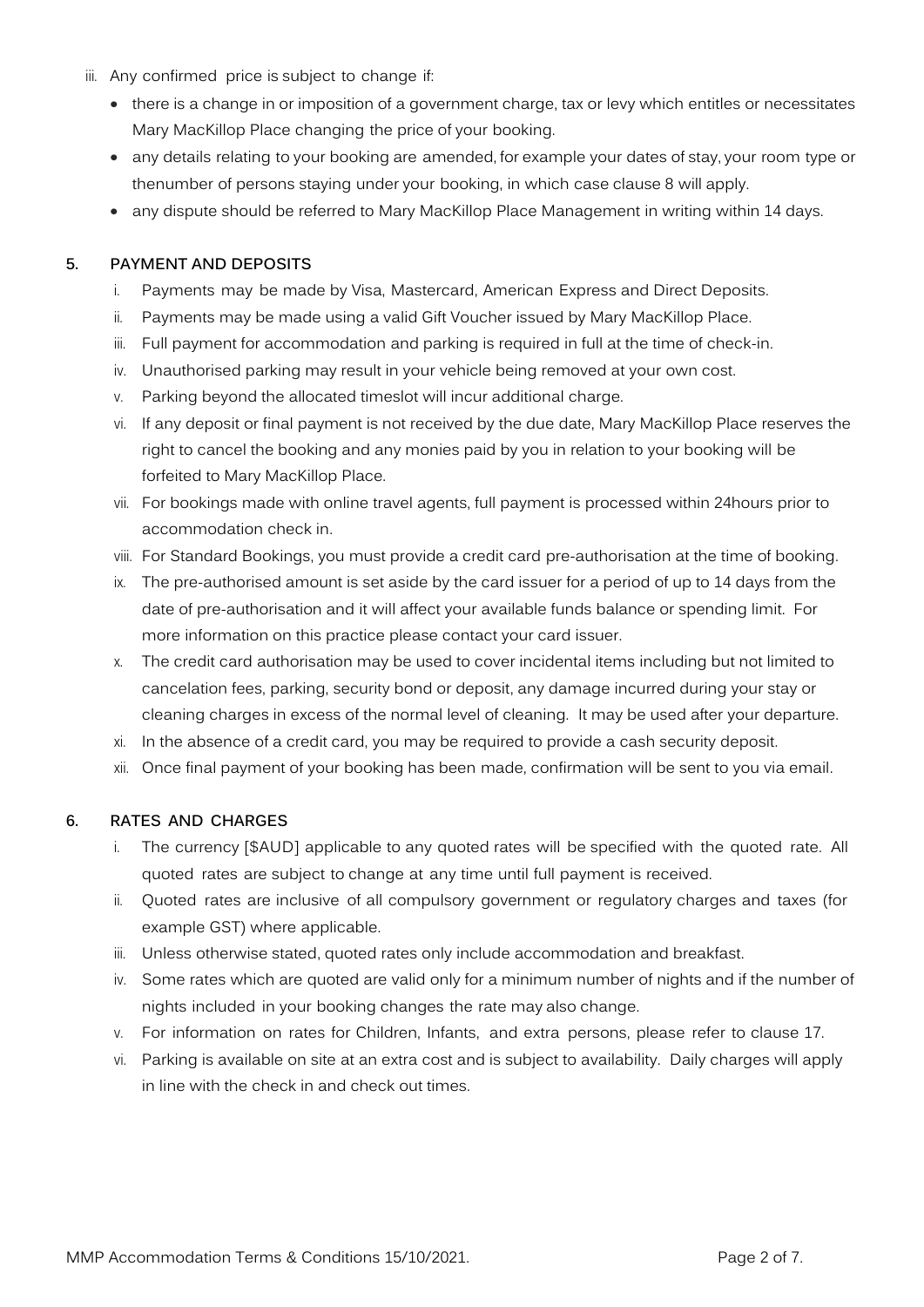# **7. REFUNDS**

i. Any amount paid by you to Mary MacKillop Place for your booking (including deposits) shall be dealt with as stated in these terms and conditions.

# **8. AMENDMENTS**

- i. All amendments are subject to the availability and applicable pricing of Mary MacKillop Place at the time the amendment is requested.
- ii. Amendments for Standard Bookings may be requested within the following time frame 24 hours prior to your scheduled check -in time.
- iii. Amendments for online Travel Agents bookings are required to be done through online Travel Agents Website.
- iv. If amendments are requested outside the time frames specified in clause 8.ii) you may be charged a 100% cancellation fee in addition to the cost of your amended booking. Any reduction in the amount which is payable by you in such case will be at Mary MacKillop Place 's absolute discretion (refer to clause 9).
- v. If the rate which applies to an amended booking is greater than the rate which applied to the original booking, you must pay the difference along with any amendment fee in full at the time the amendment is approved.

## **9. CANCELLATION**

- i. For Standard Bookings made directly through Mary MacKillop Place. If you cancel your booking the following charges will apply in relation to each booking:
- ii. Up to 72 hours prior to your scheduled check-in time: No cancellation fee will be applied and any deposit you have paid for your booking will be returned.
- iii. Up to 48 hours prior to your scheduled check-in time: a cancellation fee will apply, and you will be required to pay to Mary MacKillop Place 50% of your booking less any amount which you have already paid.
- iv. Up to 24 hours prior to your scheduled check-in time: a cancellation fee will apply, and you will be required to pay to Mary MacKillop Place the 66.67% of your booking less any amount which you have already paid.
- v. Within 24 hours of your scheduled check-in time: a 100% cancellation fee will apply, and you will be required to pay to Mary MacKillop Place the full amount of your booking less any amount which you have already paid.
- vi. If you fail to make this payment, you consent to have the cancelation fee charged to the pre-authorised credit card amount.

## **10. NO-SHOWS OR TERMINATIONS**

If you do not show up for your booking or terminate your booking early after you have checked in, you will be charged a 100% cancellation fee and will be required to pay to Mary MacKillop Place the full amount of your booking less any amount which you have already paid.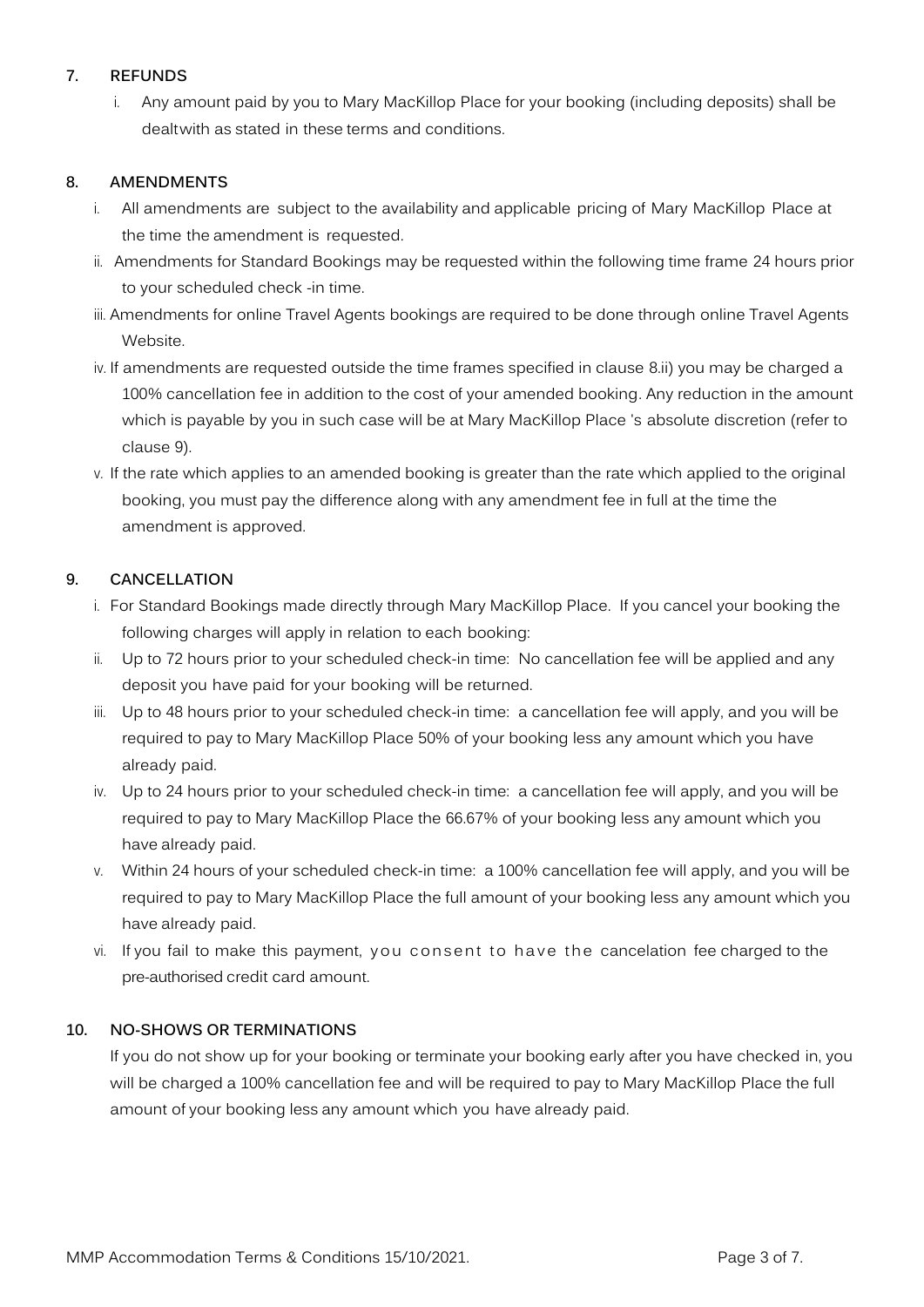# **11. CHECK-IN**

- i. Standard check-in time is 2.00 pm.
- ii. Early check in is subject to availability and may incur an additional cost.
- iii. Guests are required to park at the allocated parking spot at the check-in time.

## **12. BEHAVIOUR**

Mary MacKillop Place has policies regarding acceptable behaviour while on the premises. Any guest[s] whose behaviour is deemed abusive, offensive, affected by alcohol or drugs, smoking, vaping will not be tolerated, and could be asked to leave. In the event of refusal of behavioural change, the police may be called.

## **13. GUEST PORTAL**

- i. Guest Portal check-in is available 24 hrs prior to your stay, however physical arrival to MMP must still be made after 2:00pm on the 1st day of your booking. Please refer to Clause 11.
- ii. All pages of the portal must be completed satisfactorily in full to finalise check in. MMP reserves the right to refuse the booking if unsatisfactory and you may be charged in part or full for the booking duration.
- iii. Any last-minute adjustments must be made directly to the MMP Reception via telephone and are subject to reasonable request and availability.
- iv. Identity proof may be required at check-in. Please refer to Clause 3.
- v. NSW Covid Safe Check-in will be required at Reception.
- vi. Should you not arrive for your booking after you have checked in online charges will occur. Please refer to Clause 10.
- vii.Guest Portal does not support online check-out or late check-out at this time and as such all checkouts must be made via Reception. Please refer to Clause 14.

## **14. CHECK-OUT and LATE CHECK OUT**

- i. Standard check-out time is 10:00 am.
- ii. If you wish to check-out later than the standard check-out time you must obtain approval from Reception.
- iii. Mary MacKillop Place may approve a request for late check-out in their absolute discretion and this is subject to room availability. A surcharge may apply.
- iv. If you check-out after 2:00 pm, a charge equivalent to the full daily rate will apply to your booking.

## **15. ROOM ALLOCATION**

- i. In the unlikely event that Mary MacKillop Place cannot provide accommodation for which you have booked, Mary MacKillop Place will at no additional expense to you relocate you into an alternative property of comparable quality and in a comparable location.
- ii. A full refund will be provided if you and Mary MacKillop Place cannot agree on an alternative property.

## **16. ACCOMMODATION ROOMS AND APARTMENT SERVICING**

- i. Bookings will include daily room servicing.
- ii. Room refresh service only will occur on Public Holidays.

MMP Accommodation Terms & Conditions 15/10/2021. Page 4 of 7.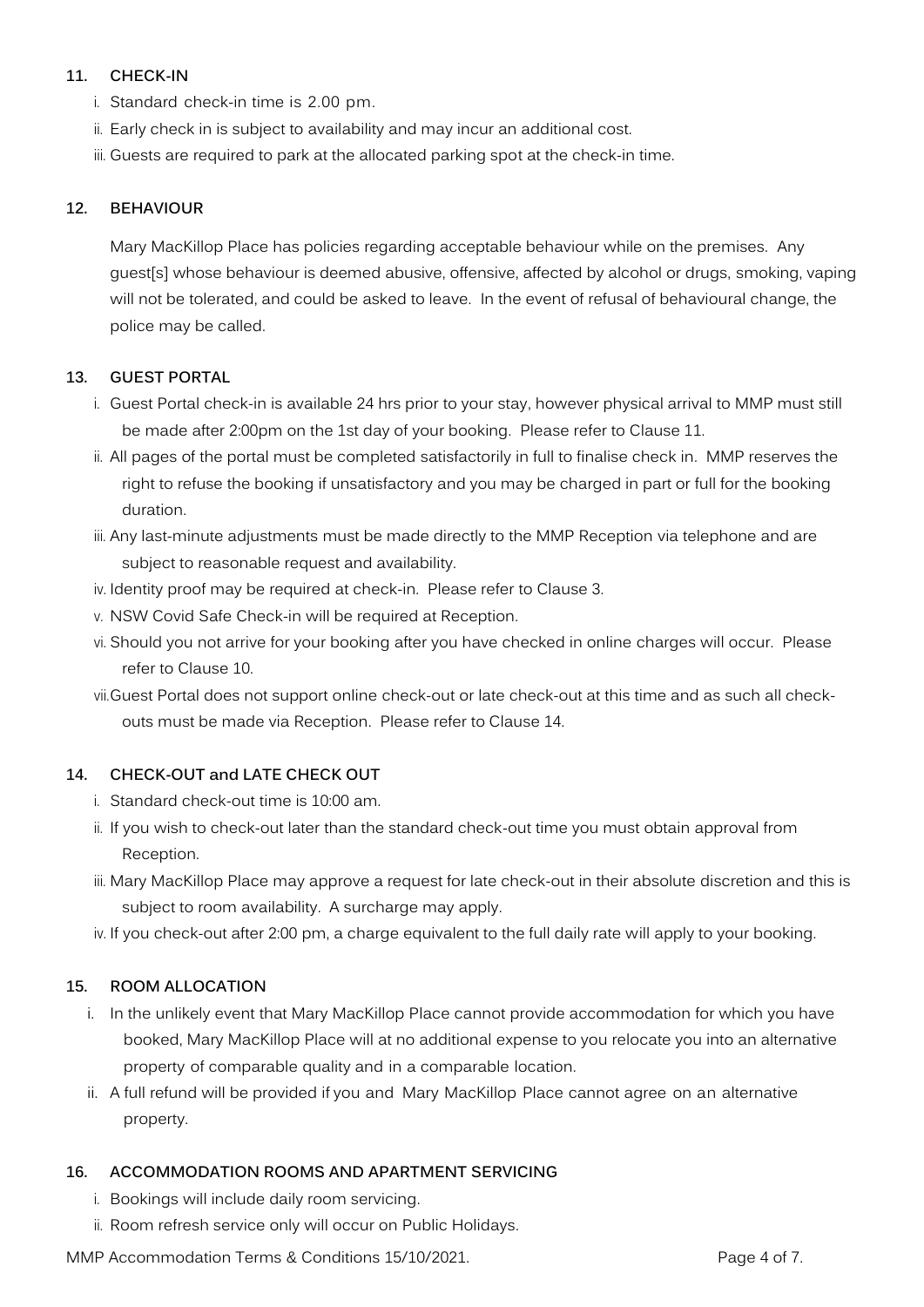# **17. CHILD POLICY**

- i. For the purposes of this clause "Child" or "Children" means a person or persons aged between 2 years and 11 years; "Infant" means a person under the age of 2 years; and "Adult" means a person aged over18 years. All ages will be determined from the date at which accommodation commenced.
- ii. Children and Infants sharing a room with their parents or guardians may do so free of charge if using existing beds and linen and not exceeding the maximum occupancy for the given room type.
- iii. Children and Infants may not stay in any room without an Adult.
- iv. Additional charges will apply if extra beds or linen (including rollaway) are required.

# **18. FACILITIES AND SERVICES**

- i. Care is taken to ensure that the description of facilities and services of Mary MacKillop Place is accurate. On occasion these maybe taken out of service. If any feature/facility is essential to you in choosing Mary MacKillop Place, it is your responsibility to confirm with Mary MacKillop Place prior to making your booking that the feature/facility will be available during your stay.
- ii. To the extent permitted by law Mary MacKillop Place is not liable for omissions, errors or changes to the facilities and services whether temporary or permanent.

## **19. SPECIAL REQUESTS**

i. Whilst Mary MacKillop Place makes every effort to satisfy all special requests, Mary MacKillop Place does not guarantee that special requests can be accommodated.

## **20. GIFT VOUCHERS**

- i. Gift vouchers are not refundable or redeemable for cash.
- ii. Gift vouchers are valid for 3 years from the date of issue.
- iii. Gift vouchers are to be treated like cash and if they are defaced, mutilated, altered, lost, or stolen they will not be replaced, refunded or redeemed.
- iv. Mary MacKillop Place does not accept any responsibility for lost or stolen gift vouchers.

## **21. UNACCOMPANIED MINORS**

- i. All guests under the age of 18 must be accompanied by a responsible adult such as a parent, step-parent, guardian or other adult who has parental rights and responsibilities for the under 18 year-old guest.
- ii. If a guest is found to be a person under the age of 18 who is not accompanied by a responsible adult Mary MacKillop Place may cancel the guest's booking and the full booking amount may be forfeited to Mary MacKillop Place under this clause.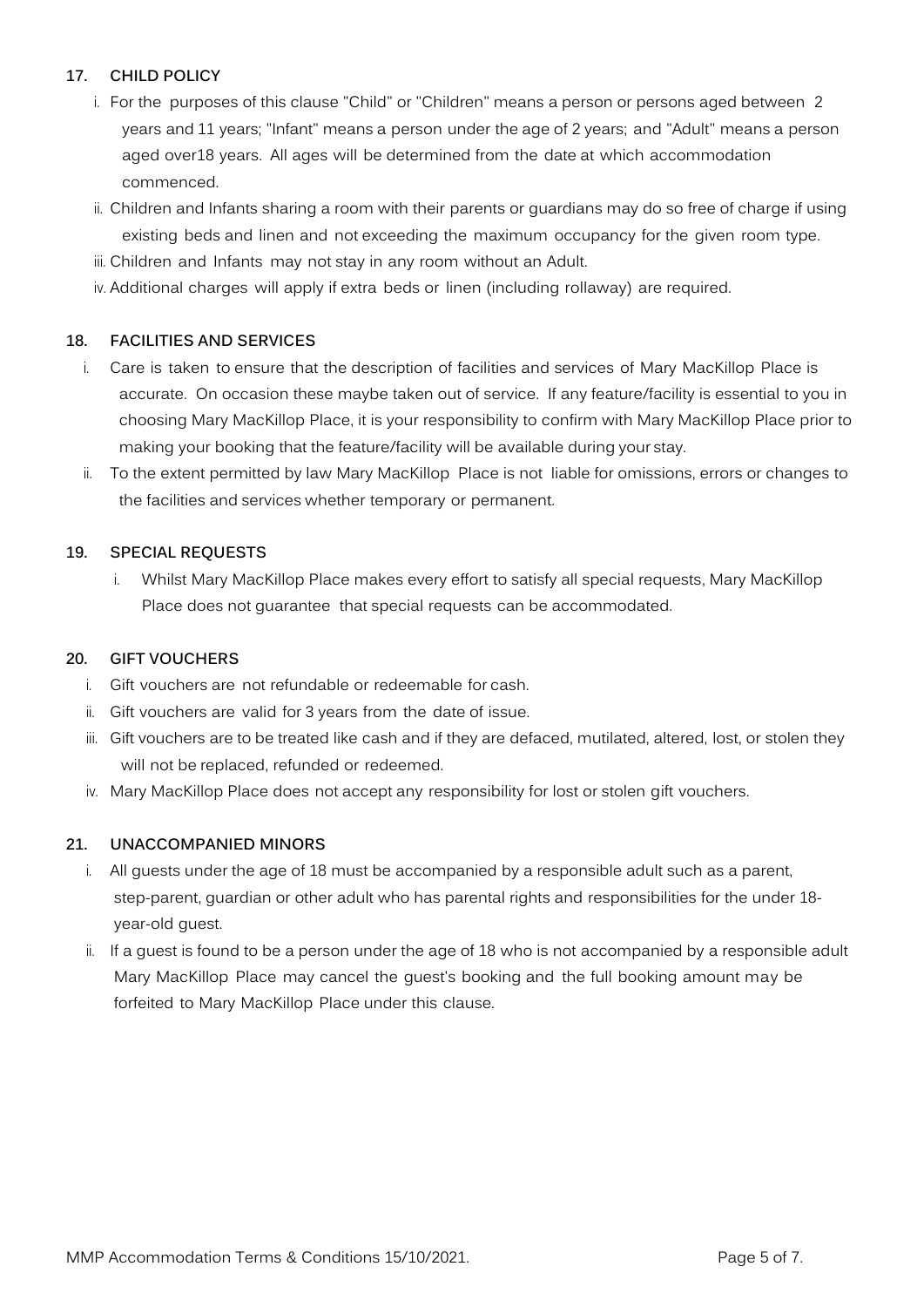## **22. THIRD PARTY PRODUCTS AND SERVICES**

- i. Third party products or services are sometimes sold together with accommodation provided by Mary MacKillop Place. In such circumstances the third party is entirely responsible for supplying the products or services to you and any involvement Mary MacKillop Place has in facilitating your booking with the third party is as the third party's agent. Mary MacKillop Place is in no way the supplier of the products and services and to the extent permitted by law Mary MacKillop Place is not liable for any failure by the third party to provide the products or services, nor for any act, error, omission, default, or negligence of the third party.
- ii. Mary MacKillop Place does not warrant the accuracy of any information, statements or re presentations made by third parties.

## **23. RELEASE, INDEMNITY AND PROPORTIONATE LIABILITY**

- i. To the extent permitted by law, you agree to release, indemnify and hold harmless Mary MacKillop Place and its current and former officers, employees, contractors, sub-contractors / consultants (including their respective employees and contractors) and agents against, from and in respect of all expenses, costs, liabilities, claims, actions, proceedings, damages, judgements and losses of any kind whatsoever (including but not limited to consequential and economic losses, property loss / damage and damages for injury, including personal injury and death) arising out of, caused by, attributable to or resulting from your booking except to the extent such expense, cost, liability, claim, action, proceeding, damage, judgement or loss arose out of, was caused by, attributable to or resulted from Mary MacKillop Place negligence, wrongful act/omission or breach of these terms and conditions.
- ii. To the extent permitted by law the aggregate of Mary Mackillop Place's liability to you is limited to an amount not exceeding the amount paid by you for your booking.
- iii. Each indemnity in these terms and conditions is a continuing and independent obligation and survives the termination or expiry of these terms and conditions.

## **24. CONSUMER LAW**

- i. To the extent permitted by law, all conditions, warranties, guarantees, rights, remedies, liabilities, and other terms implied or conferred by statute, custom or the general law that impose any liability or obligation on Mary Mackillop Place are excluded under these terms and conditions.
- ii. Nothing contained in these terms and conditions excludes, restricts, or modifies the application of any provision, the exercise of any right or remedy, or the imposition of any liability under the Australian Consumer Law or under any international consumer protection legislation, provided that, to the extentthat such law permits Mary Mackillop Place to limit its liability, then Mary MacKillop Place's liability is limited to:
- iii. In the case of services, supplying the services again or payment of the cost of having the services supplied again; and
- iv. in the case of goods, replacing the goods, supplying equivalent goods or repairing the goods, or payment of the cost of replacing the goods, supplying equivalent goods or having the goods repaired.